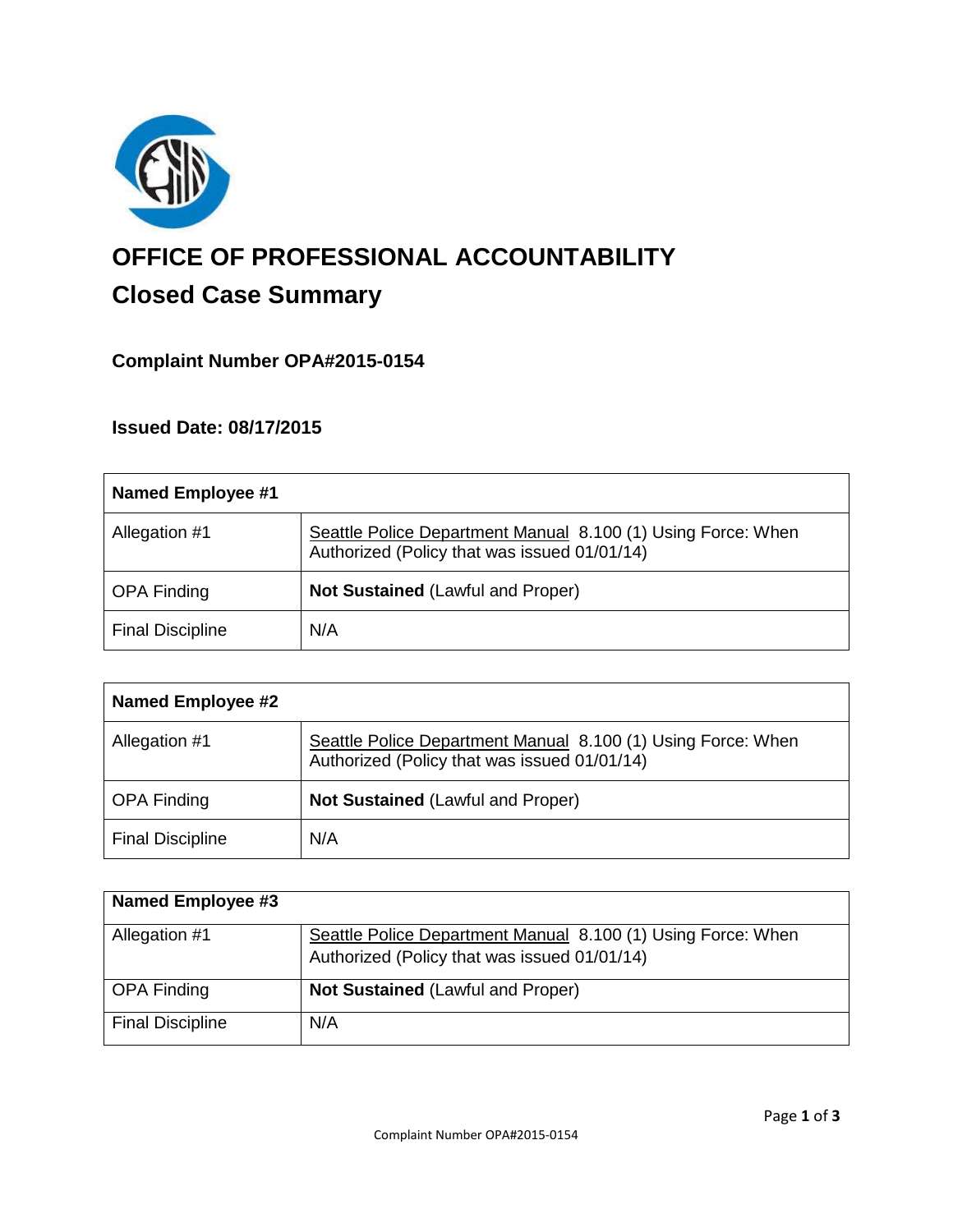| <b>Named Employee #4</b> |                                                              |
|--------------------------|--------------------------------------------------------------|
| Allegation #1            | Seattle Police Department Manual 8.100 (1) Using Force: When |
|                          | Authorized (Policy that was issued 01/01/14)                 |
| <b>OPA Finding</b>       | <b>Not Sustained (Lawful and Proper)</b>                     |
| <b>Final Discipline</b>  | N/A                                                          |

| <b>Named Employee #5</b> |                                                                  |
|--------------------------|------------------------------------------------------------------|
| Allegation #1            | Seattle Police Department Manual 16.090 (4) In-Car Video System: |
|                          | Employees Will Record Enforcement-Related Activity Which Occurs  |
|                          | Within Camera Range (Policy that was issued 11/11/12)            |
| <b>OPA Finding</b>       | <b>Not Sustained (Unfounded)</b>                                 |
| <b>Final Discipline</b>  | N/A                                                              |

## **INCIDENT SYNOPSIS**

The named employees responded to a call of a man in the street yelling at passers-by armed with a stick or gun. The named employees determined that the man, the complainant, posed a danger to himself and others and that he needed to be involuntarily committed. The complainant threated to assault the officers if they came near him. The named employees used a team tactic taught during in-service training whereby each officer grabbed an arm or leg of the complainant and took him to the ground. The complainant was restrained and taken to a hospital where he assaulted medical staff and two responding officers.

#### **COMPLAINT**

The complainant alleged that the named employees used excessive and unnecessary force against him when they took him into custody for a mental crisis and assault of the officers.

#### **INVESTIGATION**

The OPA investigation included the following actions:

- 1. Interview of the complainant
- 2. Search for and review of all relevant records and other evidence
- 3. Review of In-Car Videos
- 4. Interviews of SPD employees